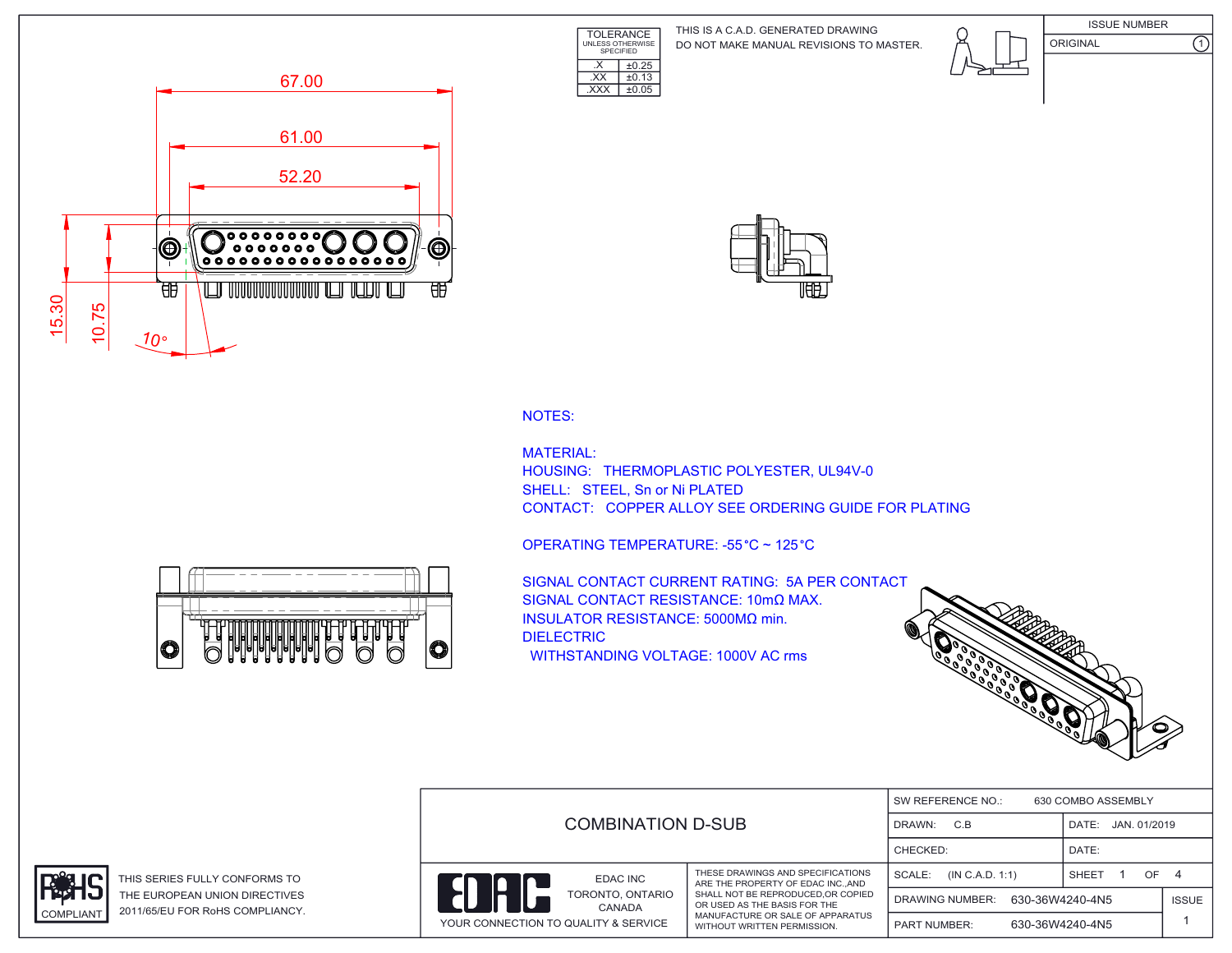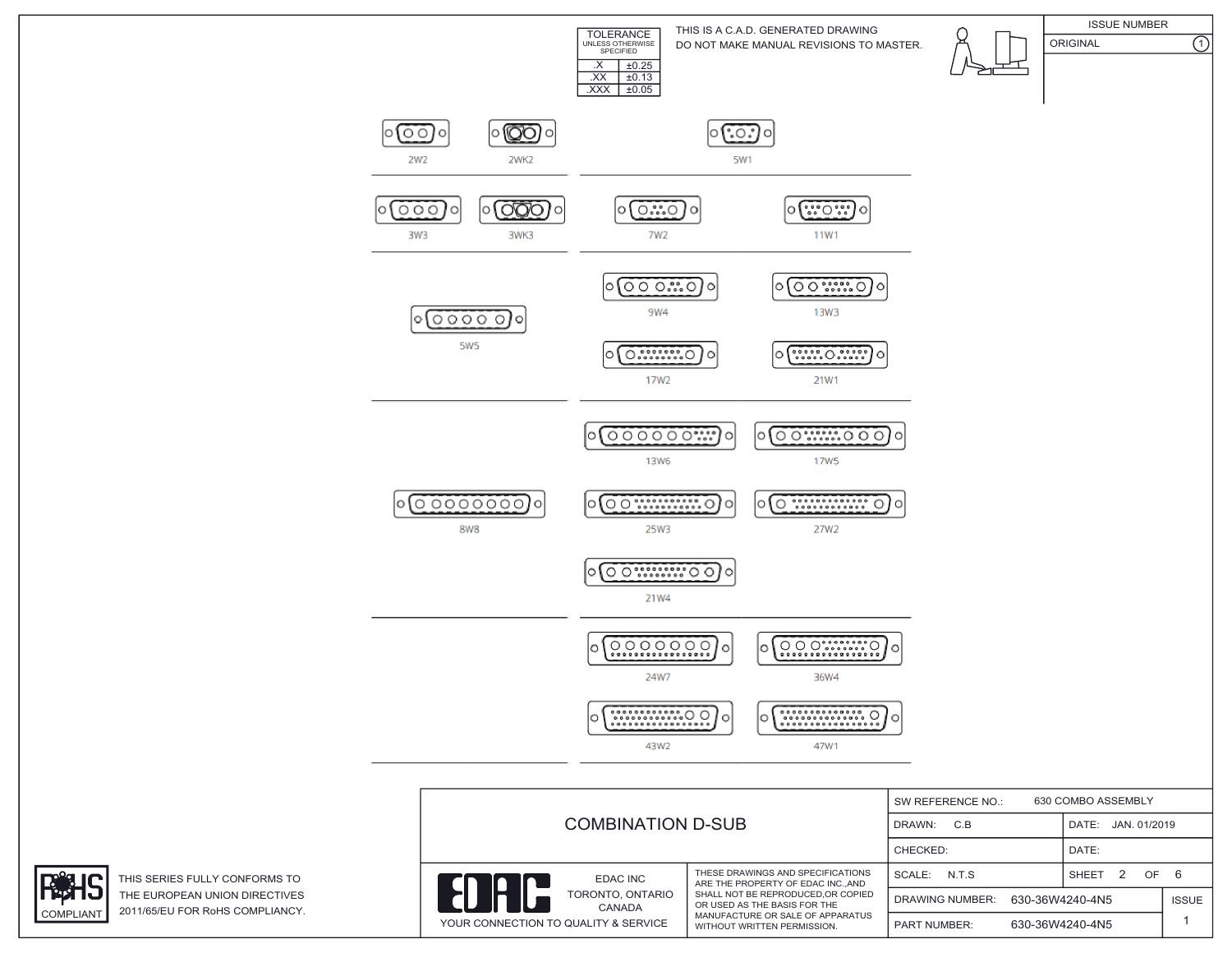

THIS IS A C.A.D. GENERATED DRAWING DO NOT MAKE MANUAL REVISIONS TO MASTER.



**ISSUE NUMBER**  $\overline{\Omega}$ ORIGINAL



3W3 / 3WK3

5W1 Male/Female

7W2 Male/Female





5W5 Male

**COMPLIANT** 



PCB EDGE

8W8 Male



PCB EDGE



POB EDGE

11W1 Male/Female

21W4 Male/Female



27W2 Male/Female



21W1 Male/Female



|  | <b>COMBINATION D-SUB</b>                                           |                                                                                                                                                                                                              | 630 COMBO ASSEMBLY<br>SW REFERENCE NO.:   |                 |                    |                |
|--|--------------------------------------------------------------------|--------------------------------------------------------------------------------------------------------------------------------------------------------------------------------------------------------------|-------------------------------------------|-----------------|--------------------|----------------|
|  |                                                                    |                                                                                                                                                                                                              | C.B<br>DRAWN:                             |                 | DATE: JAN. 01/2019 |                |
|  |                                                                    |                                                                                                                                                                                                              | CHECKED:                                  |                 | DATE:              |                |
|  | EDAC INC                                                           | THESE DRAWINGS AND SPECIFICATIONS<br>ARE THE PROPERTY OF EDAC INCAND<br>SHALL NOT BE REPRODUCED.OR COPIED<br>OR USED AS THE BASIS FOR THE<br>MANUFACTURE OR SALE OF APPARATUS<br>WITHOUT WRITTEN PERMISSION. | N.T.S<br>SCALE:                           |                 | SHEET 3<br>OF.     | $\overline{a}$ |
|  | TORONTO, ONTARIO<br>CANADA<br>YOUR CONNECTION TO QUALITY & SERVICE |                                                                                                                                                                                                              | 630-36W4240-4N5<br><b>DRAWING NUMBER:</b> |                 | <b>ISSUE</b>       |                |
|  |                                                                    |                                                                                                                                                                                                              | <b>PART NUMBER:</b>                       | 630-36W4240-4N5 |                    |                |

5W5 Female



THIS SERIES FULLY CONFORMS TO THE EUROPEAN UNION DIRECTIVES 2011/65/EU FOR RoHS COMPLIANCY.







17W2 Male/Female







PCB EDGE